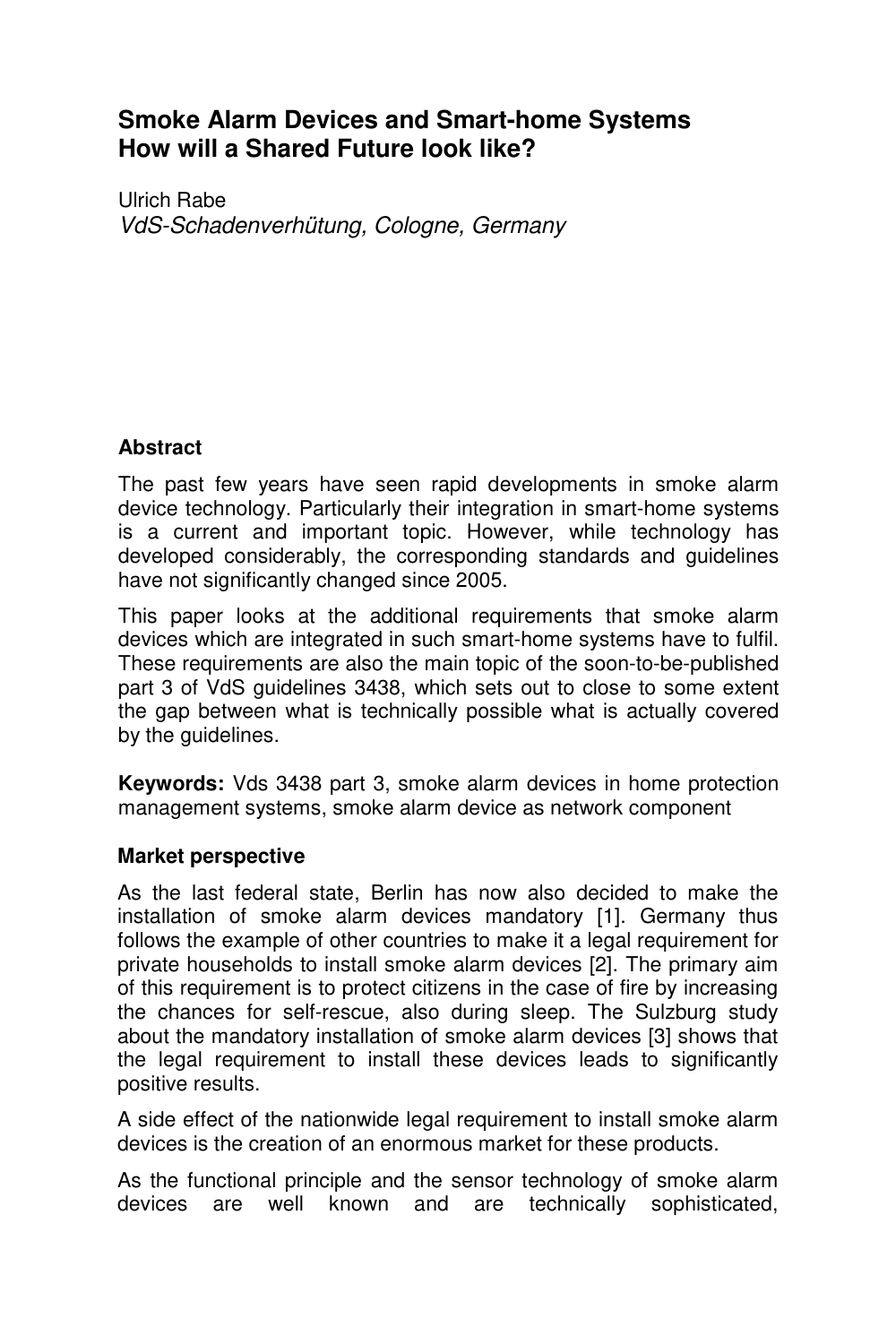manufacturers now try to add additional benefits to their systems to differentiate themselves from competitors by connecting smoke alarm devices to other home technology applications and/or devices. These networks are also called home protection management systems [4] or smart-home systems. According to various studies, this market will see a double-digit growth in the next years not only in Germany, but worldwide [5][6]. This topic thus gains in importance on a global level.

#### **Legal perspective: Standardisation and approval**

Within the European Union and with that in Germany, smoke alarm devices are categorised as construction products and are thus covered by the EU's construction products regulation. According to this directive an independent body has to test the products and confirm compliance with the requirements of the harmonised standard EN 14604:2005. This is a prerequisite for receiving the CE-mark and thus being allowed to be sold in EU markets [7].

The currently valid product standard for smoke alarm devices dates back to 2005. However, the last 12 years have seen a rapid development in the networking of devices and in the creation of new applications. In the current version of this standard, smoke alarm devices are considered as independent devices, without connected indication and control devices. The standard explicitly allows the interconnection of smoke alarm devices but remains very vague on all further function possibilities. While it allows to provide for connections to external ancillary equipment (e.g. remote indicators, control relays, cross-linking equipment), it clearly states that open and short circuits are not allowed to impair the correct functioning of the smoke alarm device [8]. This description leaves much room for interpretation, especially concerning the testing for compliance with this requirement, as it does not include a description of the test procedure.

Up to now all additional functions have been viewed with suspicion and have only been accepted if they have no repercussions on the smoke alarm device. Having no repercussions in this context means that these additional functions and devices are not allowed to impair the correct functioning of the smoke alarm device. Fault and alarm signals must not in any case be disabled.

Only cross-linked smoke alarm devices are allowed to, or rather have to, transmit alarm and fault signals to each other - as required in VdS guideline 3515. Strictly speaking, this means that the function of a smoke alarm device is influenced by another device (in this case by another smoke alarm device), as it emits an alarm although it has not itself detected a fire. However, in this case this influence is legitimate, as it regards the signalling of a fire alarm [8][9].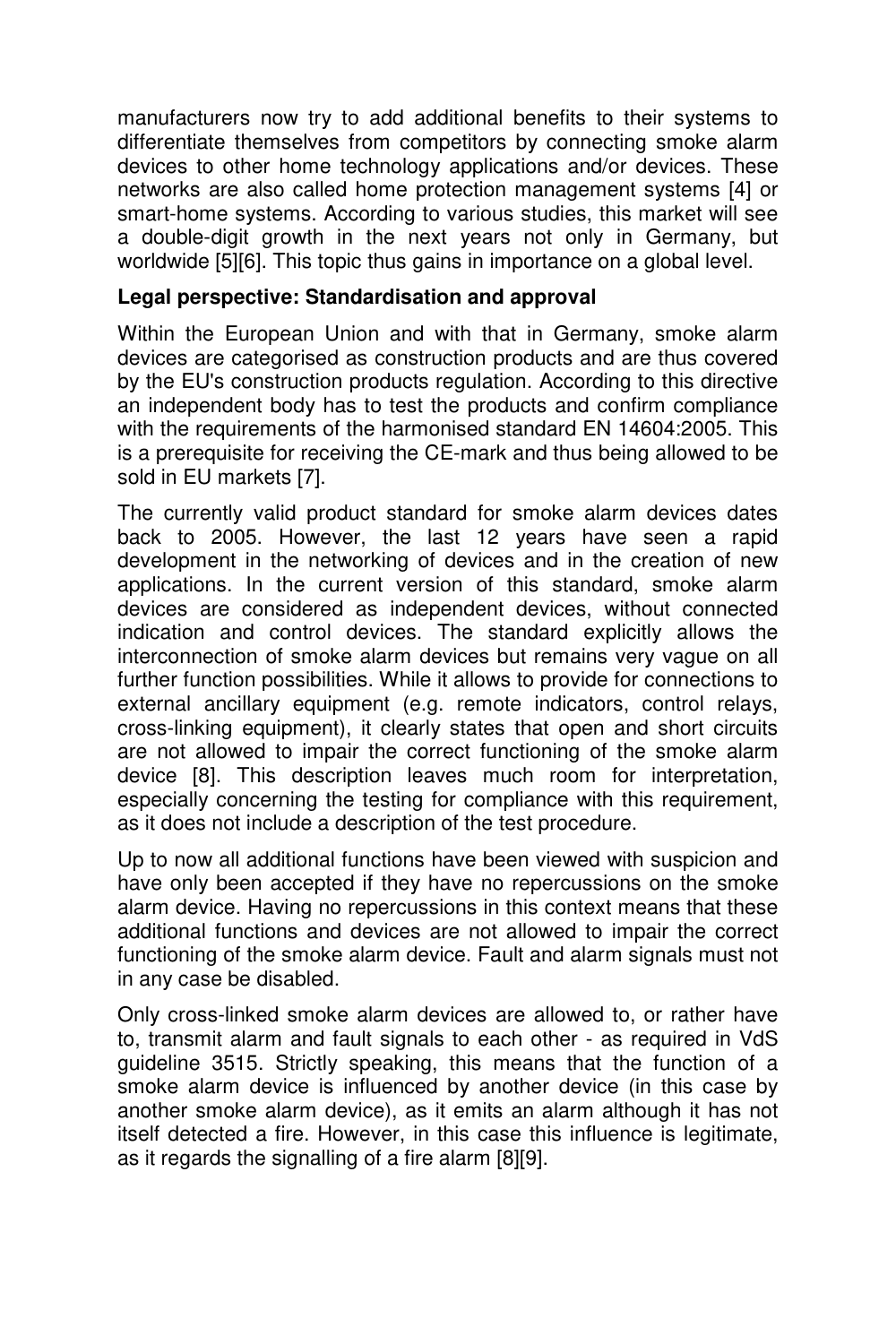# **Technical perspective**

What are the future developments of smoke alarm devices?

Today smoke alarm devices can be cross-linked in a network in which fault and alarm signals can be transmitted to all participants. This ensures that all persons can be alerted in an opportune time in the case of fire, even if the fire is in infrequently accessed areas (e.g attic, basement) [8]. Even though this is not a legal requirement in Germany, owners often opt for this measure. It is also currently possible to monitor smoke alarm devices via an application which allows for example to monitor the battery status or to transmit an alarm signal to a mobile terminal. In this context smoke alarm devices are also integrated into a network with other building technology components which avoids having to equip each network participant with an individual application. However, the current guidelines and standards do not include any requirements or tests methods for these applications.

The obvious next step is to enable smoke alarm devices to not only emit fire alarms, but also alarm signals from other network participants: If there are intruder protection products like glass-break detectors in addition to smoke alarm devices, the sounding device of the smoke alarm device can, if necessary, be triggered to acoustically signal a burglary.

The German Electrical and Electronic Manufacturers' Association (ZVEI) is currently discussing the usage of smoke alarm devices in civil protection, e.g. in the event of disasters. The idea is to enable the smoke alarm device by means of an additional chip to emit an alarm in the case of events that lead to major damage [10].

This function may even be improved by voice output. Instead of only emitting an alarm sound, the smoke alarm devices may then actually speak, thus being able to effectively warn people of dangers or alert them of faults. This feature becomes even more important as networks become more complex with a large variety of different components. It would allow for a more precise differentiation and therefore better localisation of alarm and fault signals.

As voice control technology has become more and more sophisticated in recent years, the application of these modules in smoke alarm devices is a foreseeable step. If voice control modules are combined with a speaker system, home owners can interact with their house technology and, for example, request the regulation of room temperature or the operation of blinds and shutters. As building technology systems can be connected to the Internet, the data transfer is not limited to the building. However, this in turn involves the risk of external interference.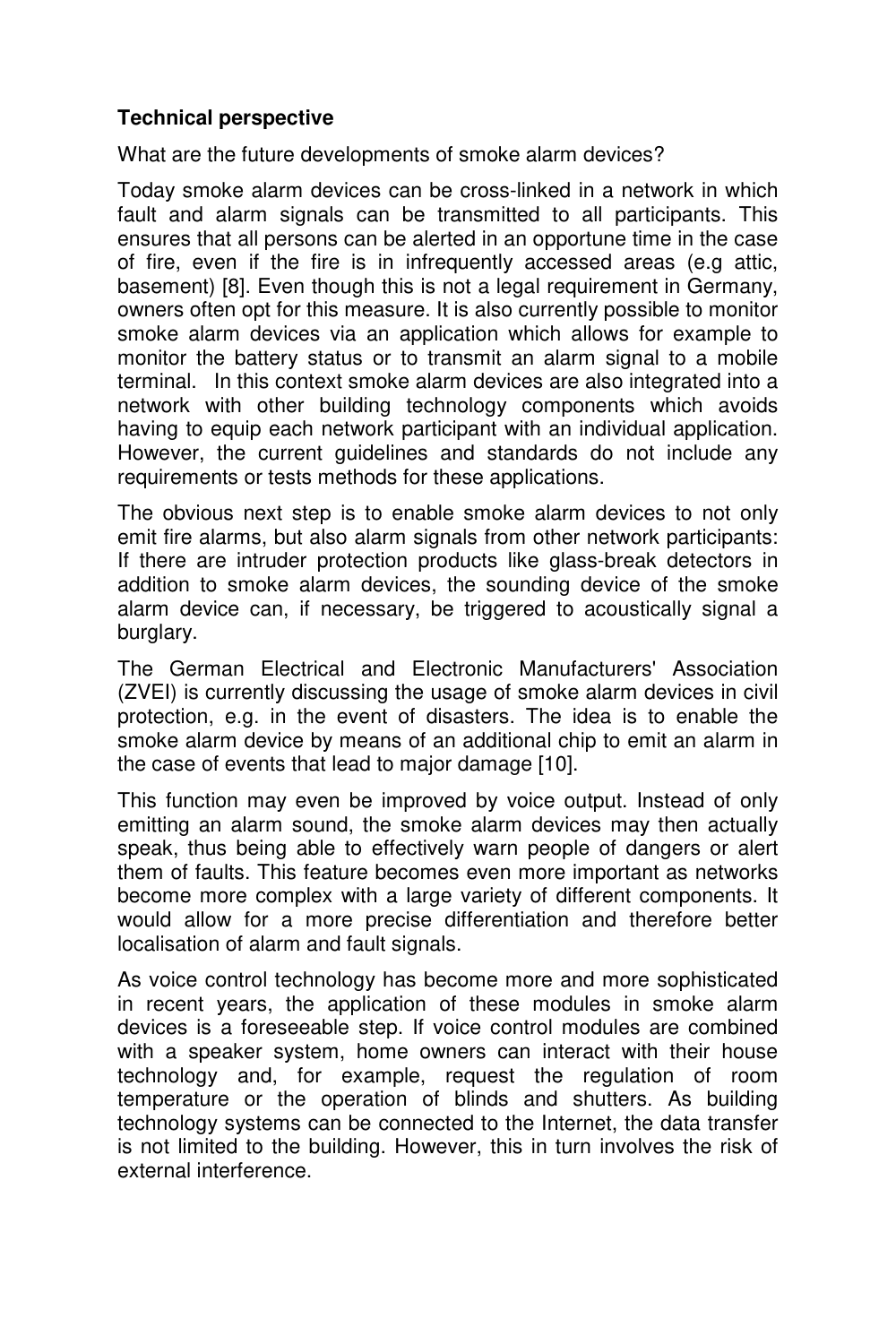Unlike other building technology components, smoke alarm devices already have a sound-emitting component, which is essential for a voice-control-based dialogue. It is therefore more cost-efficient to use a smoke alarm device than to retrofit other components. As an installed smoke alarm device is now a legal requirement in Germany, each household is now equipped with at least two devices. This makes smoke alarm devices particularly suitable for this technical development.

#### **How does this impact guidelines?**

In view of this potential and all the technical developments we should not forget why the installation of smoke alarm devices has become a legal requirement: Their purpose is the detection and warning of fire. This remains and must be their primary and mandatory function while all other functions and components are secondary. It has to be guaranteed that a smoke alarm device always fulfils its primary and mandatory function and that this always has the highest priority. After all, it is a matter of life and death. Compared to the other components of smart-home systems, smoke alarm devices always have the highest safety relevance (see figure 1), and this always has to be taken into consideration.



Figure 1. Safety relevance of smart home device.

As described above, the existing standard is of not much help if we want to look at the use of smoke alarm devices beyond their core function. In the current version of the standard, smoke alarm devices are regarded as independent functional units and the above-described development is not taken into consideration. However, it became clear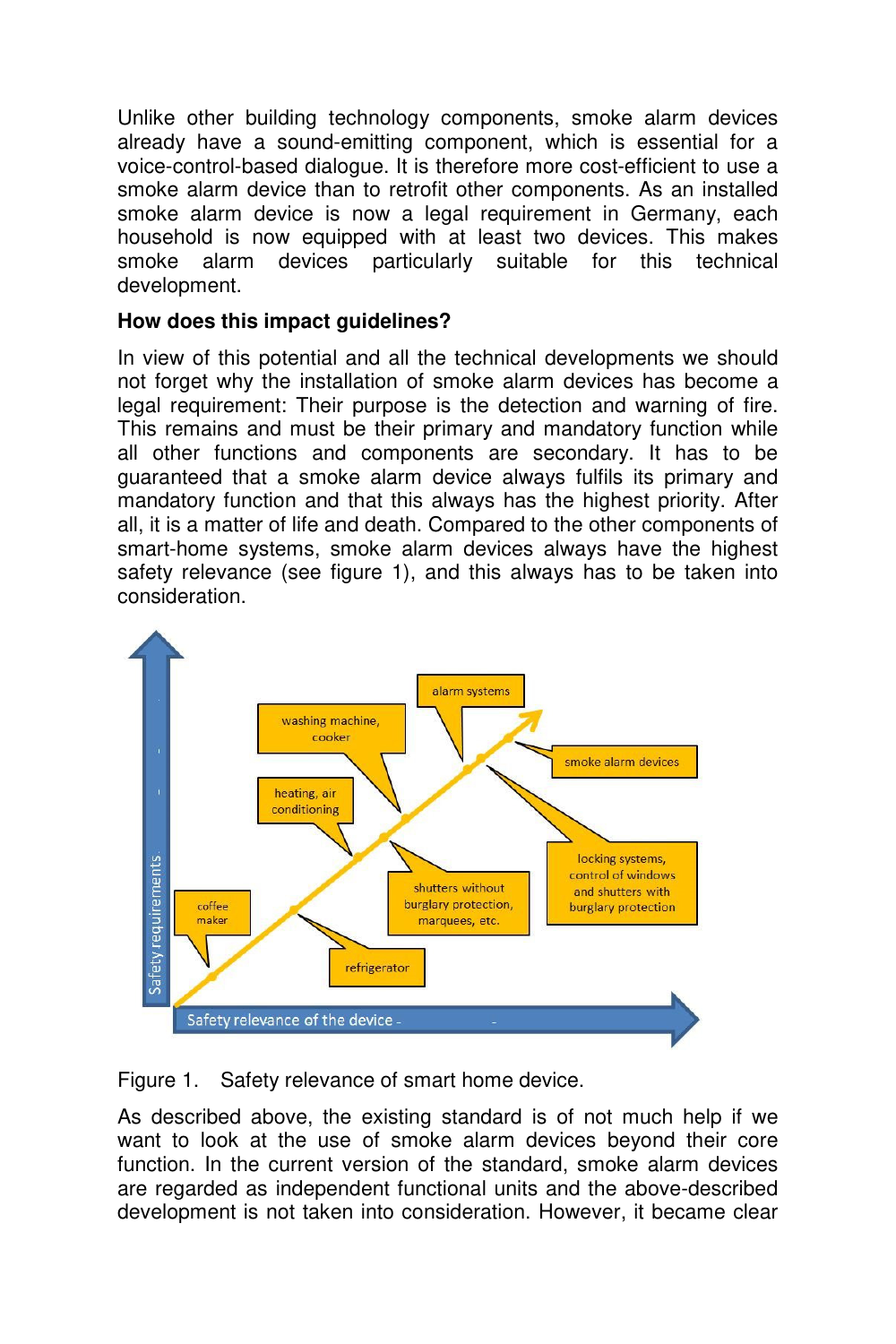that due to technical and functional developments smoke alarm devices now often take on the function of a network component. This results in additional requirements which are described in the following paragraphs with regard to smoke alarm devices on the one hand and with regard to the network on the other hand.

#### **How does this impact smoke alarm devices?**

When a smoke alarm device becomes a component in a network, it receives a wealth of additional information which needs to be processed, i.e. fault or alarm signals from other network participants. Naturally, not all the information can be processed simultaneously, but must be arranged in a sequence. For smoke alarm devices the detection and warning of fire always has the highest priority, and this also applies to the processing of information. Smoke alarm devices must be able to differentiate between incidents and must make sure that fire incidents always have priority over any other incident and fire alarms always take precedence over other information. Fire alarms must never be displaced by other signals. The opposite is true for all alarms and signals that do not concern fire: They must be displaced by fire alarms; e.g. a burglar alarm signal must be overruled by a fire warning. After all, everyone present must be warned of a fire, including burglars.

This also means that fire alarms must always be clearly distinguishable from all other acoustic signals. It is absolutely necessary to ensure that fire alarms can always be identified as such. An alarm signal that is mistaken could in the worst case induce people to go into the danger zone instead of evacuating it. Without breathing protection this could quickly lead to carbon monoxide poisoning, which would be counteractive with regard to the smoke alarm device's protection objective.

Furthermore, smoke alarm devices must continue to function independently. This means that even if the whole network collapses and all participants are disconnected, smoke alarm devices must remain operational. In some fire detection and alarm systems in accordance with EN 54-13 the detector is only responsible for providing data and not for its evaluation with regard to the existence of fire, which is realised via control and indicating equipment. This however, is not allowed for smoke alarm devices that are integrated in smart-home systems. As smart-home systems are not required to have a redundant power supply, a power failure could lead to a complete breakdown of the entire network. Only smoke alarm devices that have their own independent and verifiable power supply can remain operational in the case of a network failure. Another aspect that needs to be considered is the lack of exclusive transmission paths in smart-home systems. It is therefore not guaranteed that information can always be received [12].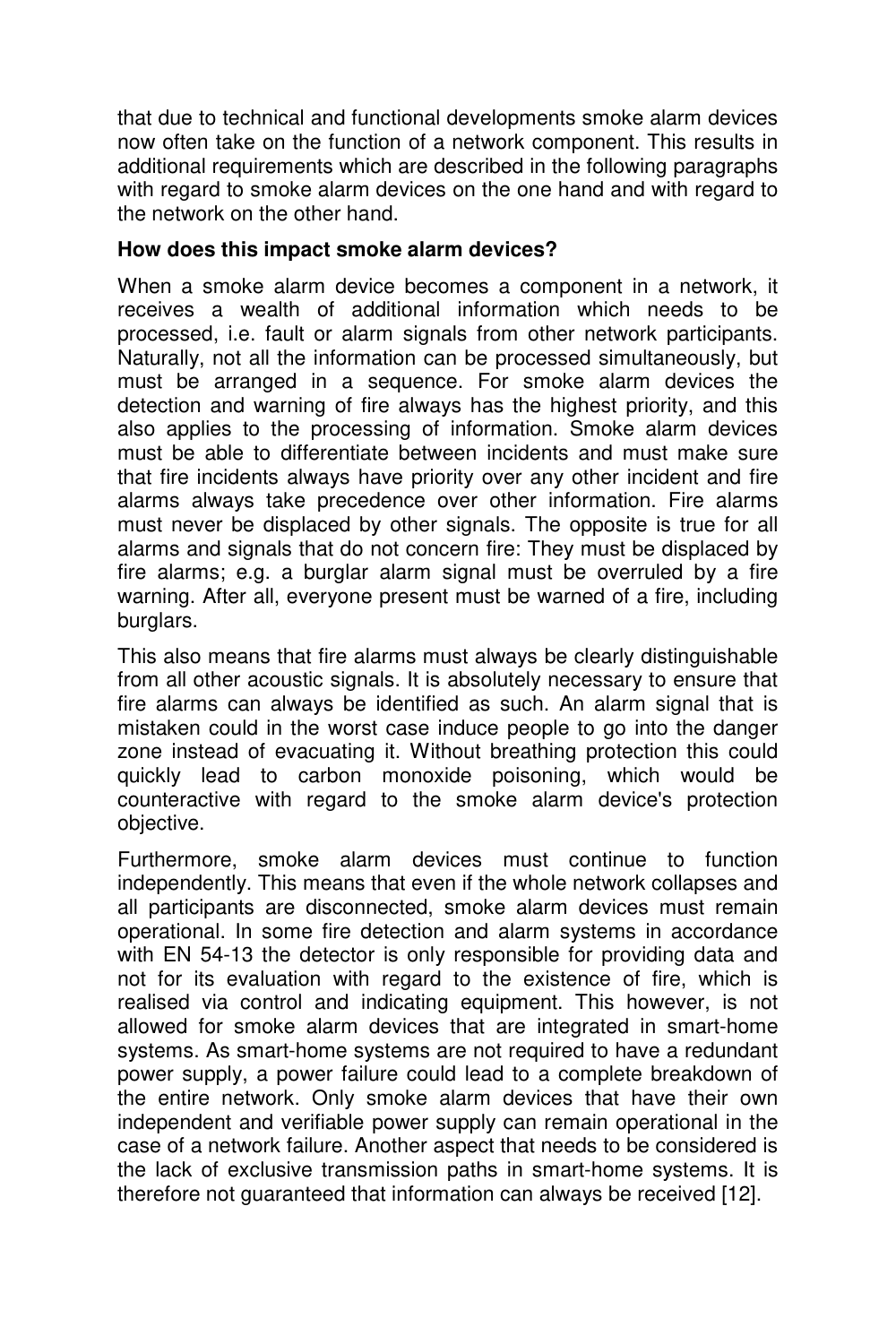# **How does this impact networks?**

Smoke alarm devices are increasingly used as components in a network. But what kind of network is this? It is clearly not a fire detection and alarm system in accordance with EN 54-13, because - as shown above - some decisive characteristics are lacking, e.g. an exclusive transmission path [13]. In fact, it is a building network which can be accessed from anywhere in the world via the Internet. This also means that the topic of sabotage, e.g. hacker attacks, has to be addressed. While a disabled burglar alarms system primarily puts material assets at risk, the consequences of a disabled smoke alarm device can be fatal.

# **Conclusion and outlook**

It is absolutely necessary that standards and guidelines keep up with the rapid technological development. However, the reality looks quite different: Already today there is a big gap between the theoretical world of the guidelines and the actual practice. Guidelines which are in line with the state of the art are needed to guarantee consumers that the smoke alarm device which they purchase in order to be protected against fire still fulfils this function and can be relied on. VdS Schadenverhütung has now addressed this task and will soon publish part 3 of VdS guidelines 3438, which deals precisely with the integration of smoke alarms devices in home protection management systems. From our point of view it is wrong to categorically rule out the possibility of cross-linking smoke alarm devices with other home protection products. This, however, was the case until now, while the cross-linking of smoke alarm devices to each other has already been allowed. This is why the new guideline not only looks at networked smoke alarm devices as providers of information, but also takes into account the possibility to use the devices' alarm transmitter for intrusion protection.



Figure 2. Scope of VdS 3438 part 3 [11]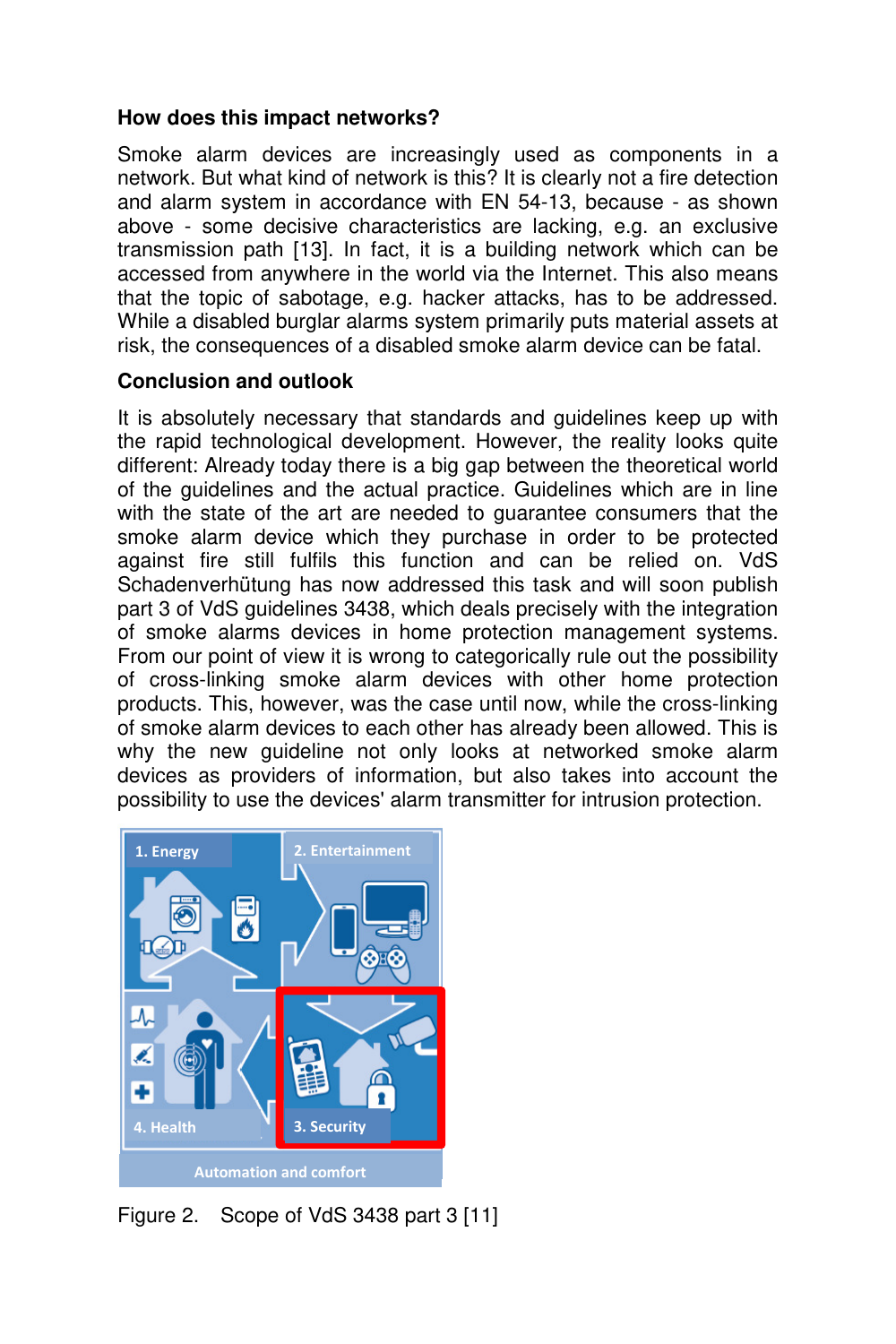Here the requirements are basically as already described above:

- The detection and signalling of fires always has the highest priority.
- The fire alarm must always be clearly distinguishable from all other signals.
- Smoke alarm devices must under any circumstances continue to function independently.

The basic product requirements as stipulated in EN 14604 or the corresponding VdS guideline VdS 3131 remain unaffected [8] [14]. Our aim was to somewhat reconcile guidelines with the state of the art, nevertheless proceeding with caution. The focus must always be on the protection target.

We will certainly gain further insights, also with regard to the integration of conventional fire detection and alarm systems in building technology systems. The topic of protection against unauthorised access and sabotage also needs to be addressed. Either way, the publication of VdS guideline 3438 is the first approach to combine a fire protection product with security technology products. The task ahead now is to gather experience and to look at and eventually include more components - while always focussing on the protection target. Only then can the gap between the state of the art and the guidelines be gradually closed.

# **References**

- [1] Bauordnung für Berlin (BauO Bln) (Berlin building regulations), coming into effect on 1. January 2017.
- [2] http://www.rauchmelderlebensretter.de/home/gesetzgebung/internationaler-vergleich/ (forum for the prevention of fire smoke), (accessed on 2 May 2017).
- [3] Festag, Sebastian, "Sulzburger Studie zur Einführungspflicht von Rauchwarnmeldern: Eine Analyse der Brandopferzahlen von 1998 bis 2010 zur risikologischen Effektivität der Rauchwarnmelder-pflicht" (Sulzburg study on the implementation of the legal requirement to install smoke alarm devices: […],) Erich Schmidt publishing house, Berlin, 2013.
- [4] VdS 3438-1: 2013-07 (01), VdS guidelines for home protection management systems - part 1: General requirements (German version).
- [5] https://www.homeandsmart.de/smart-home-markt-volumen-2020- 58-mrd-usa (accessed on 2 Mai 2017).